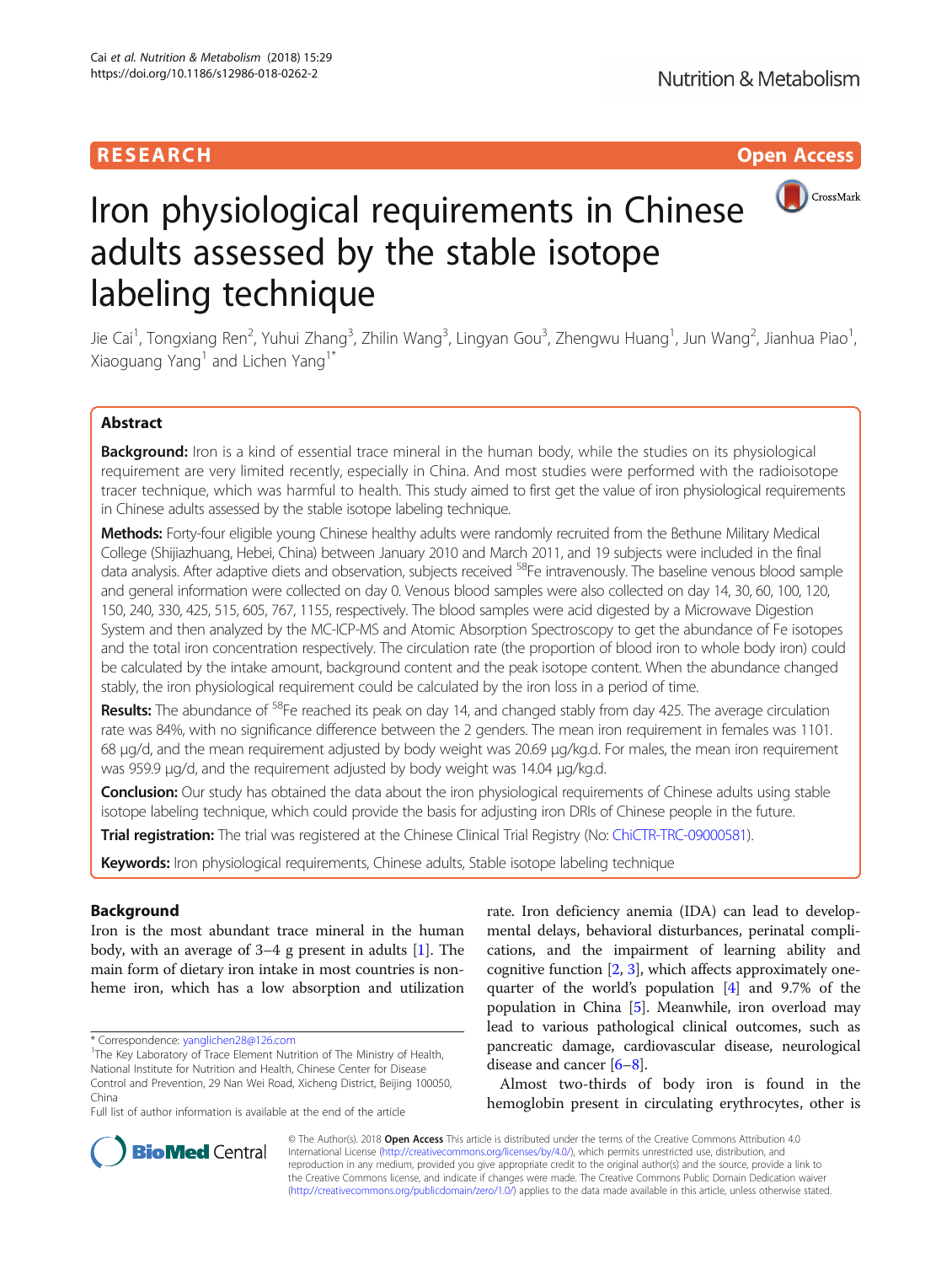contained in muscle tissue, iron store, and in variety of enzymes involved in oxidative metabolism and many other cell functions [\[9](#page-7-0)]. Evidence shows that iron balance in humans is dependent on variations in absorption other than excretion from the body [\[10](#page-7-0), [11](#page-7-0)]. The physiological requirement in adult males who have no significant change in weight is usually regarded equal to iron loss [\[12](#page-7-0)]. The iron requirement value is the core parameter of dietary reference intakes (DRIs), which could help people to reasonably plan their iron intake and maintain iron homeostasis.

The traditional methods used to research iron loss in adults are those such as the factorial method of calculating nutrient requirements, metabolic balance and radioisotope labeling method. The factorial calculation is an indirect method based on calculation which adds up all aspects of iron requirements. Metabolic balance is a classical method in the field of nutrition which requires simple testing equipment and easy operation. The balance test is often unable to obtain true and reliable data because the iron absorption rate may be either overestimated or underestimated [[13\]](#page-7-0). The radioisotope tracer technique is simple, accurate, highly sensitive, and can be adopted during the normal physiological conditions of an organism. Since 1939, a series of studies on the iron requirements in human adults using the radioisotope tracer method have been carried out in western countries [\[14](#page-7-0)]. However, the radiation effect and finite choice of radioactive isotopes have limited their more application. With the development of technology, the stable isotope labeling technique, with its advantage of no radioactive health hazards to subjects, has been used for studying absorption and utilization rate of iron in recent years [\[15](#page-7-0), [16](#page-7-0)], while rarely used in iron physiological requirements. A study using <sup>58</sup>Fe by Fomon in 2005 only focused on toddlers [[17\]](#page-7-0). In studies conducted using radioactive isotopes, most of the subjects were adult males  $[18, 19]$  $[18, 19]$  $[18, 19]$  $[18, 19]$  $[18, 19]$ , and the figures about women were very limited. In China, there is no direct experimental data from the domestic population and the values related to DRIs are all calculated based on experimental data from other countries.

In this study, we aimed to firstly obtain the value of iron physiological requirements in Chinese adults. Evidence shows that most iron in the body is combined with hemoglobin and exists in the circulatory system [[10\]](#page-7-0). Iron physiological requirements could be calculated according to the change of isotope abundance in the blood. This experimental data related to the iron nutrition of Chinese adults can reflect the iron requirement of the Chinese population more accurately and help us to better update and adjust the DRIs in China. And this method for evaluating iron physiological requirement can be referred in the further studies.

# **Methods**

## Location and experimental design

We assumed that the proportion of blood iron to whole body iron, the circulating rate (usually called the erythrocyte incorporation rate in many studies), was approximately constant during the observation period. Then, the change of iron isotopic abundance in blood is consistent with the change in whole body. After the subjects had taken a certain amount of enriched <sup>58</sup>Fe, the isotope content in the blood circulation reached its peak in a relatively short time. At this time, the circulating rate of iron was calculated according to the amount of the isotope absorbed and the content of the isotope in blood. Thereafter, the <sup>58</sup>Fe abundance in the blood gradually became diluted by the natural isotopic composition of iron having a higher abundance of <sup>56</sup>Fe than the blood. The smooth transition of abundance is known as the "stable period", marking the point when the labeled  $58$ Fe is fully mixed into the body. At this point, changes of iron isotopic abundance in blood can represent changes in the whole body. So, monitoring for over 3 years ensured that isotopic abundance had reached the stable period. Iron loss in circulation for a specific period of time during the stable period was obtained by accurately measuring the change <sup>58</sup>Fe abundances in the blood. In this way, the total iron loss in the human body, which is physiological requirement, was calculated combined with the circulating rate.

Forty-four eligible young Chinese healthy adults (22 women and 22 men) were randomly recruited from the Bethune Military Medical College (Shijiazhuang, Hebei, China) between January 2010 and March 2011. Subjects had not taken any mineral or vitamin supplements within 1 month before the study. Subjects were excluded under the following conditions: 1. those who were infected with a disease that could affect iron absorption and metabolism (such as malabsorption, ulcer and inflammatory diseases) or under abnormal iron nutrition statuses; 2. those who regularly took medication that could affect iron absorption and metabolism; 3. women during pregnancy or menstruation.

At the beginning of the trial, the subjects received isotope  ${}^{57}$ Fe and  ${}^{58}$ Fe (the majority of  ${}^{57}$ Fe orally and  ${}^{58}$ Fe intravenously). By monitoring the first 14 days, our team obtained the absorption rate and the red cell utilization rate of non-heme iron, and the results of male have been published. Specific diet recipes and the preparation of isotopically labeled iron have also been described in detail in the previous article [\[20](#page-7-0)]. The women and men underwent the same procedure in this study, while the current article on women has not yet been published. Now, this article focused on the physiological requirements of iron, which was got by more than 3 years of monitoring the isotope abundance in subjects diluted.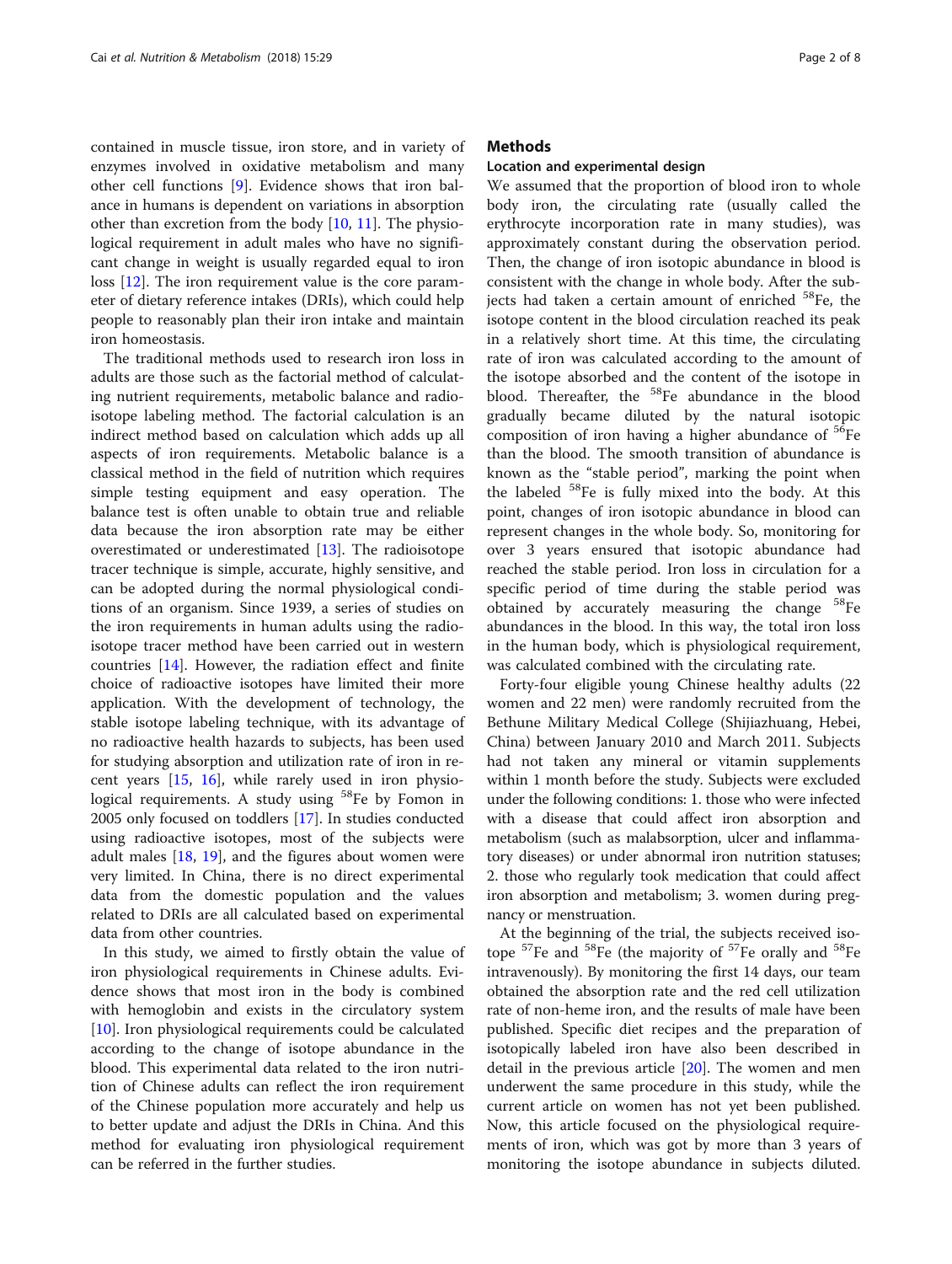<span id="page-2-0"></span>Baseline venous blood samples and general information were collected on day 0. Venous blood samples were also collected on day 14, 30, 60, 100, 120, 150, 240, 330, 425, 515, 605, 767 and 1155, respectively. Throughout the follow-up, attention was paid to the health condition of all subjects to ensure that there were no traumatic blood loss and abnormal iron metabolism. The female menstrual period was avoided in the first 14 days of the experiment, while it could not be avoided for the whole follow-up over the 3 years. After the preliminary experiment, 58Fe was considered more appropriate for the research of iron physiological requirements for its lower natural abundance and less interference. So we used only the abundances of 58Fe in this part of study. The trial was registered at the Chinese Clinical Trial Registry (No: ChiCTR-TRC-09000581) and approved by the Ethics Committee of the National Institute of Nutrition and Health, Chinese Center for Disease Control and Prevention. The informed consent was also obtained from all subjects prior to participation.

## Analytical method

Venous blood samples were collected by evacuated tubes containing K2-EDTA (BD, New Jersey, USA) and stored in a refrigerator (− 80°C). Before measuring, the blood samples were acid digested by a Microwave Digestion System (Mars 6, GEM, USA). The 0.5 g blood sample was mixed with 6 ml 70%  $HNO<sub>3</sub>$  solution following the digestion procedure (120°C: ramp 6 m, hold 5 m; 150°C: ramp 5 m, hold 15 m; 190°C: ramp 5 m, hold 30 m; 1600 W). The abundance of Fe isotopes was analyzed by the Multi-collector inductively-coupled plasma mass spectrometry (MC-ICP-MS) with a standard-sample bracketing method. All Fe isotopes were simultaneously detected together with  $^{60}$ Ni as a monitor for the correction of isobaric interferences of 58Ni on 58Fe in one sequence. A mixture of argon and  $H_2$  were used as collision gas to eliminate the interferences [\[21\]](#page-7-0). Under optimized conditions, external precision of the order of 0.01–0.03% (relative standard deviation, RSD), and 0. 1–0.3% (RSD) was obtained for  ${}^{54}Fe/{}^{56}Fe$ ,  ${}^{57}Fe/{}^{56}Fe$  and  ${}^{58}Fe/{}^{56}Fe$ , respectively. The abundance of  ${}^{58}Fe$  were measured accordingly. Total iron concentration analysis was performed by the Atomic Absorption Spectroscopy (AAS) (PinAAcle 900, PerkinElmer). Biochemical assays for iron status of the serum ferritin (SF), unsaturated iron-binding capacity (UIBC), serum iron (SI), serum transferrin receptor (sTfR) and inflammation markers of C-reactive protein (CRP) were performed using an automatic biochemical analyzer (Hitach7180, Japan).

#### Calculation method

After the iron isotopes  $58$ Fe taken in test days were completely mixed with the iron in the body of the subjects and reached a stable state, the daily loss of iron was calculated by the change in iron isotope during a period of time (assuming day i to day  $i + t$ ). Since the subjects were in iron homeostasis, the total amount of iron in the body remained approximately constant, which meant the amount of daily requirement was relative invariant. According to the report by the USA National Academy Press in 2001, for the healthy men in iron homeostasis, the daily loss was equal to the daily requirement (assuming R in the formula) [[12\]](#page-7-0). For women, blood loss in the menstruation would fluctuate the iron status in several days. To balance this effect, we collected blood samples away from their menstrual periods and chose a relative long period of time for calculation.

So, the isotopic content of iron in the whole body on day i minus the loss in t days, plus the isotope of iron absorbed with natural abundance in t days, was equal to the isotopic content of iron in the whole body on day i + t. The formula can be deduced as follows:

$$
T \times V \times P_i \div C - t \times R \times (P_i + P_{i+t})/2 + t
$$
  
\n
$$
\times R \times NA
$$
  
\n
$$
= T \times V \times P_{i+t} \div C
$$
 (1-a)

After formal transformation:

$$
R = T \times V \times (P_i - P_{i+t}) \div t
$$
  
 
$$
\div [(P_i + P_{i+t})/2 - NA] \div C
$$
 (1 - b)

T: the concentration of total iron in the blood (mg/L).

P<sub>i</sub>: the isotopic abundance on day i.

NA: the natural abundance of isotopes.

t: total number of days in the period of time which recorded for calculation.

R: daily loss or intake of iron (mg).

C: the circulation rate (the proportion of iron in the blood to total iron in the body).

**Table 1** The demographic information of subjects with complete data

|        |    | age        | height(cm)        | weight(kg)   | BMl(kq/cm <sup>2</sup> ) | <sup>58</sup> Fe received(mg) |
|--------|----|------------|-------------------|--------------|--------------------------|-------------------------------|
| female |    | $22 \pm 1$ | $163.40 \pm 3.37$ | $51.3 + 4.9$ | $19.20 \pm 1.80$         | $3.70 \pm 0.17$               |
| male   | 10 | $23 + 1$   | $171.70 + 3.86$   | $64.1 + 8.9$ | $21.75 + 2.93$           | $4.93 + 0.52$                 |
| total  | 20 | $22 + 1$   | $167.55 + 5.53$   | $57.7 + 9.6$ | $20.48 + 2.70$           | $4.31 \pm 0.73$               |

BMI Body Mass Index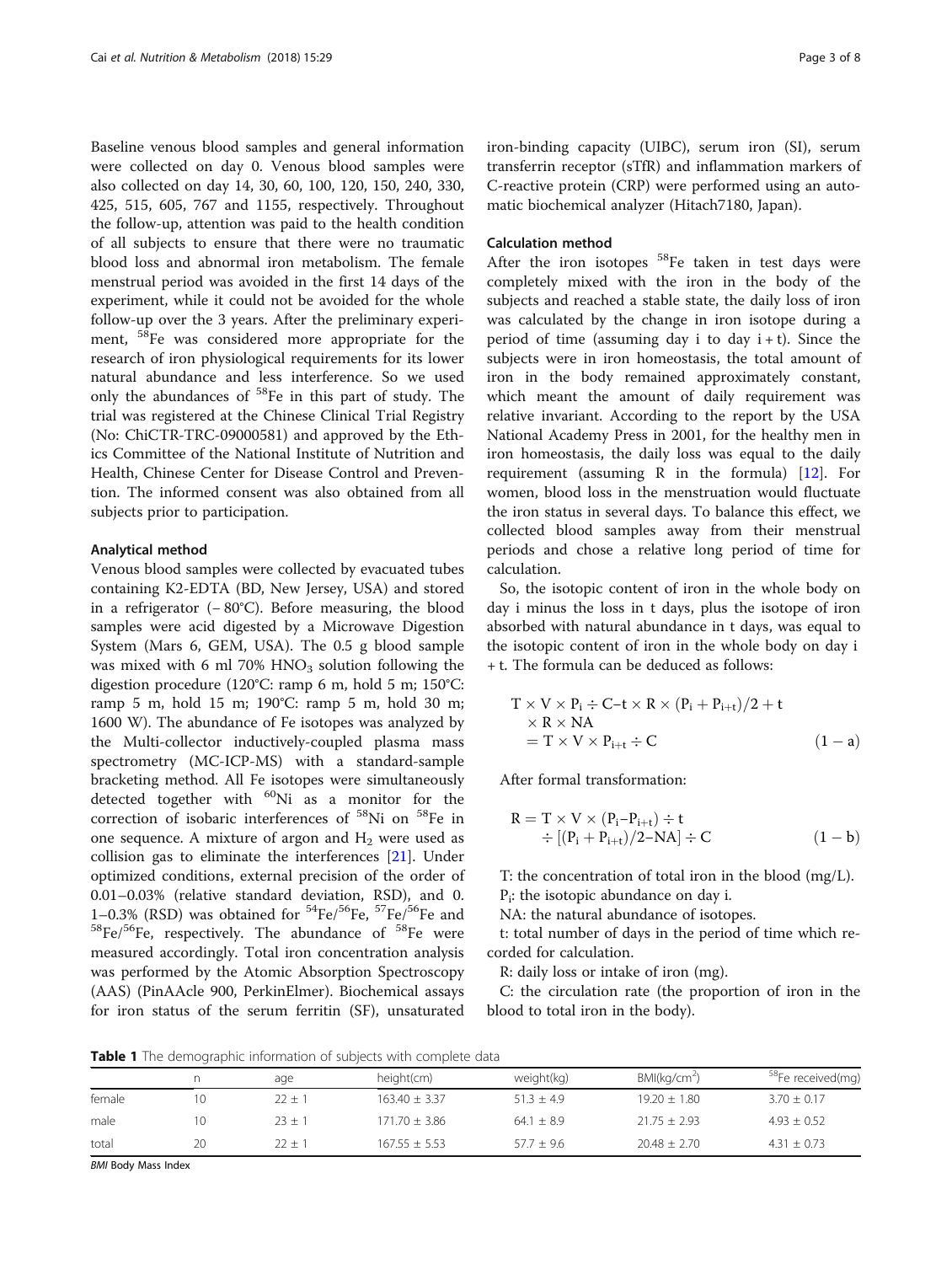

V: blood volume (L), which was by the formula published by Carlsen and Bruun  $[22]$  $[22]$  $[22]$ , V (ml) =  $(45.2 +$  $25.3 \times \exp(-0.0198 \times \text{DDW}) \times \text{BW}$  (kg), where DDW =  $100 \times (BW(kg) - 7.582 \times exp.(0.01309 \times BH (cm)))$  / 7.  $582(0.01309 \times BH$  (cm)).

The circulation rate can be calculated by the quantity of administered isotope in the blood and the total amount of administered isotope. The administrated 58Fe in the blood was calculated by the following formula described in the article by Steven A Abrams [[23\]](#page-7-0):

$$
^{58}\text{Fe}_{\text{inc}} = \left[ {}^{58}\text{Fe} / {}^{56}\text{Fe}_{\text{enr}} - {}^{58}\text{Fe} / {}^{56}\text{Fe}_{\text{base}} \right] \times \text{Fe}_{\text{circ}} \times \text{NA}_{58} \div \left( {}^{58}\text{Fe} / {}^{56}\text{Fe}_{\text{base}} \right) \tag{2}
$$

 ${}^{58}Fe$ <sub>inc</sub>: the quantity of administered  ${}^{58}Fe$  in the blood

(mg).<br> ${}^{58}\text{Fe}/{}^{56}\text{Fe}_{enr}: {}^{58}\text{Fe}/{}^{56}\text{Fe}$  on its peak day (day 14)<br>measured by MC-ICP-MS.

 $^{58}Fe^{56}Fe$ <sub>base</sub>:  $^{58}Fe^{56}Fe$  on day 0 measured by MC-ICP-MS.

Fe $_{circ}$ : the total iron in circulation (mg), which was calculated by blood volume and concentration of total iron in the blood measured by AAS.

 $NA<sub>58</sub>$ : the natural abundance of <sup>58</sup>Fe.

# Statistical analysis

General statistical analysis was performed using SPSS version 19.0. The normality of the data distribution of the tests under study was investigated with the Kolmogorov-Smirnoff test. CRP and sTfR did not obey normal

distribution, so they were expressed as median (P25, P75), other variables were expressed as means ± standard deviations ( $\overline{X} \pm SD$ ). The differences between the two genders were compared by t test. The time when the change of isotopic abundance became stable was determined by the Repeated Measures Analysis of Variance Analysis (RMA-NOVA) combined with the line chart of the change. Comparison of iron nutritional status at different time points was also performed by RMANOVA. The rank sum test was used when comparing CRP and sTfR on different days. The t test and RMANOVA were performed by SAS version 9.4, and P values less than 0.05 were considered statistically significant.

# Results

# Identification of the stable period

After receiving <sup>58</sup>Fe, follow-up monitoring of the subjects was conducted for more than 3 years. Twenty subjects (10 female and 10 male) with complete data of 13 blood samples (day 0, 14, 30, 60, 100, 120, 150, 240, 330, 425, 515, 605, 767) were used to identify the stable period, and their information is presented in Table [1](#page-2-0). The mean age of the subjects was 22, ranging from 20 to 25. The mean height, weight and BMI was 167.55 cm, 57.7 kg and 20.48  $\text{kg/cm}^2$ , respectively.

On day 0, the mean abundance of <sup>58</sup>Fe was 0.002809, which was very close to the natural abundance. Because the decrease of isotopic tracer in the blood after the stable period is exponential, the abundance of  ${}^{58}Fe$  was logtransformed (natural logarithm) to help judgment. The changes of isotopic abundance (ln  $A^{58}Fe$ )) in blood are shown in Fig. 1. After the injection of artificially enriched 58Fe, its abundance in the blood peaked dramatically (on day 14). The curve then fluctuated for a period of time until eventually stabilizing. From observation, we found the change of <sup>58</sup>Fe became smooth and reached the stable period from day 425.

Polynomial comparison of RMANOVA was also used to help determine the stable period (Table 2). Some periods of time with the log-transformed abundance were intercepted to see if the first and second degree polynomial contrast were meaningful in the comparison. The results showed that the curve appears a linear trend from day 120-767, while the curve trend also came from day 240- 767. Until day 330, the real linear trend appears. And from

Table 2 P values of polynomial contrast by RMANOVA

| start(day) | 60       | 100      | 120    | 150    | 240    | 330    | 425    | 515    |
|------------|----------|----------|--------|--------|--------|--------|--------|--------|
| over (day) | 767      | 767      | 767    | 767    | 767    | 767    | 767    | 767    |
| $time_1*$  | < 0.0001 | < 0.0001 | 0.0009 | 0.0014 | 0.0004 | 0.0004 | 0.2178 | 0.4797 |
| time $2^*$ | 0.0321   | 0.0063   | 0.0748 | 0.0699 | 0.0457 | 0.2600 | 0.9708 | 0.9450 |
|            |          |          |        |        |        |        |        |        |

\*time\_N represents the nth degree polynomial contrast for time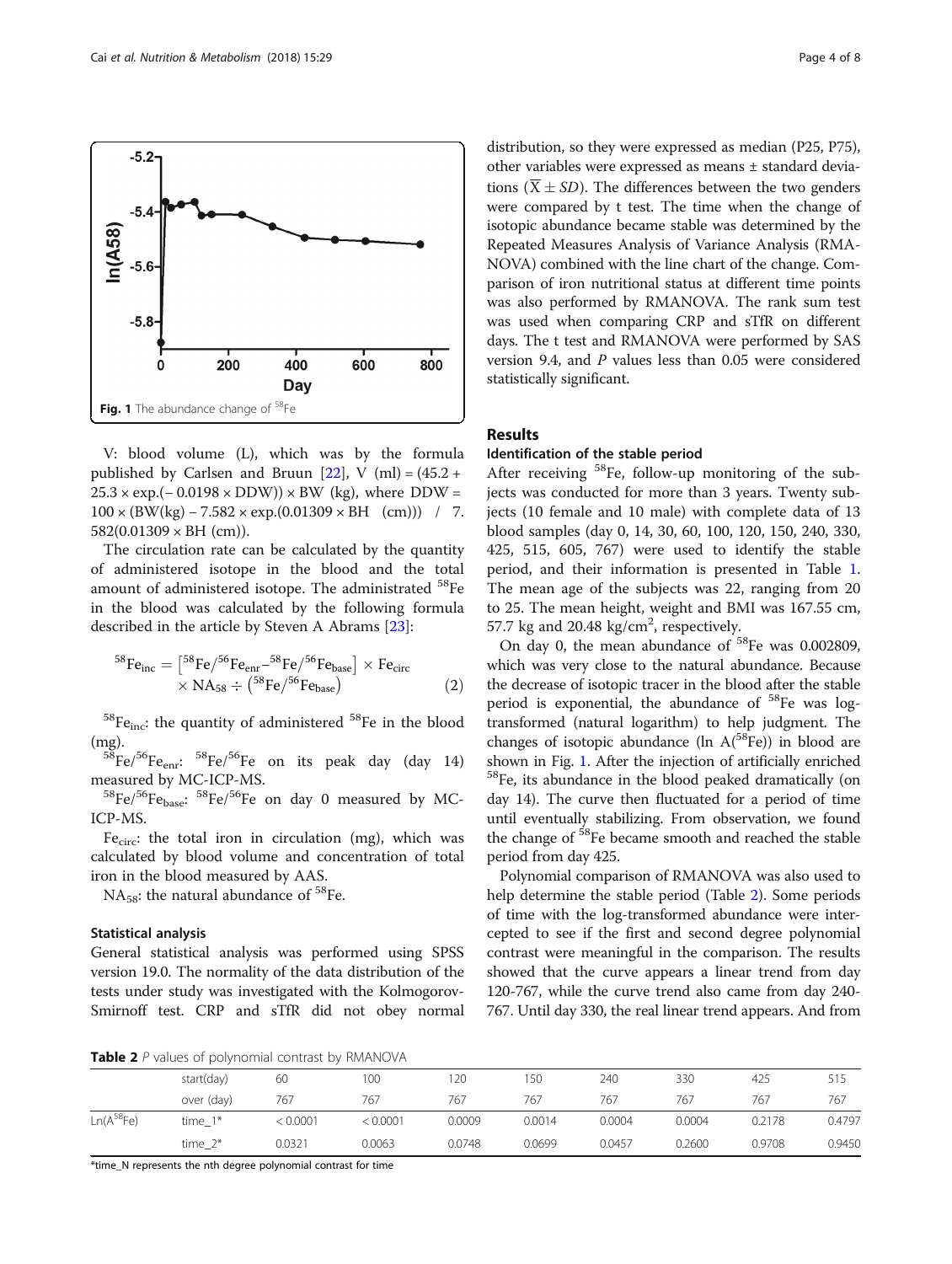Table 3 The circulation rate of subjects

|        | n   | weight (kg)     | age            | circulation rate(%) |
|--------|-----|-----------------|----------------|---------------------|
| female | 21  | $54.6 + 6.82$   | $22.24 + 1.03$ | $82.80 + 12.55$     |
| male   | 19  | $67.43 + 12.20$ | $22.56 + 1.00$ | $85.46 + 7.71$      |
| total  | 40. | $60.7 + 11.60$  | $22.38 + 1.02$ | $84.06 + 10.49$     |

day 425, the abundance changed so slightly that the linear trend was not recognized by SAS. Therefore, it was conservative to consider that the stable period started from day 425 through synthetical consideration.

# The circulation rate

The abundance of <sup>58</sup>Fe in the blood peaked on day 14. The circulation rates of subjects are shown in Table 3. In this part, of the 44 subjects enrolled, 1 subject dropped out before day 14, while the results of 3 subjects were significantly abnormal and removed of the final statistical analysis. The results of 40 subjects were included. The average circulation rate was 84.06%, with no significance difference between the 2 genders.

#### The iron physiological requirements

Because the stable period started from day 425, we used the data after day 425 to calculate the iron daily requirement. Until day 425, 18 subjects could not be monitored for follow up (due to leaving the study, loss of contact, inability to obtain a blood sample, etc), and the abundance curves of 5 subjects changed abnormally (due to unknown reasons, excluding trauma, bleeding, and abnormal metabolic conditions) and the data from them could not be included for calculation. Twenty-one subjects was included for calculation, and 2 outliers were eliminated (out of mean ± 3 standard deviation). Ultimately, the results of 19 subjects were included in the final data analysis. The iron daily requirement of subjects was calculated by the formula (1-b), with the data on day 515, 605, 767 and 1155. Due to the difficulty in sample collection and cohort following for such a long time, 4 lots of blood samples were not received from every subject. In theory, the average daily loss of iron should be approximately equal at different periods of time after the stable period was reached. Thus, we selected the most suitable period of time for calculation according to the abundance curve of every subject. The calculation results from different data sources are shown in Table 4, and mean requirements between 2 genders are also compared in Table [5](#page-5-0). Bar charts describing the iron requirements from different gender and data sources are illustrated in Figs. [2](#page-5-0) and [3.](#page-5-0)

The mean body weight was 53.72 kg for females and 67.38 kg for males, with significant difference between the 2 genders ( $t = -2.517$ ,  $P = 0.022$ ). The mean iron requirement in females was 1101.68 μg/d, and the mean requirement adjusted for body weight was 20.69 μg/kg.d. Both results from different data sources showed no significant difference. For males, the mean iron requirement was 959.9 μg/d, and the requirement adjusted for body weight was 14.04 μg/kg.d. Again, there was no significant difference from different data sources. The mean iron daily requirement adjusted for body weight showed significant difference between the two genders  $(t = 2.771,$  $P = 0.013$ .

Biochemical assays of iron status (sTfR, SF, UIBC, SI) and inflammation markers (CRP) were measured with the serum on day 0, 767 and 1155. Throughout the study, the iron status of subjects were about normal. And for each index, there is no statistical difference of different time points  $(P > 0.05)$  (Table [6\)](#page-6-0).

#### **Discussion**

To obtain the more reliable result, we assumed that the total amount of body iron of each subject was stable during the whole study. If the object was in the condition of bleeding, pregnancy and childbirth, it might affect the metabolism and amount body iron. In case the misestimates caused by these conditions, we have monitored the iron nutritional status of all subjects and ensured that they were all in the iron homeostasis. In order to ensure that the <sup>58</sup>Fe was fully mixed in the body, we combine the result of RMANOVA with the curve trend, and finally chose the more conservative result.

Table 4 The iron physiological requirements of different data sources

| gender | data<br>source <sup>a</sup> | n  | mean body<br>weight<br>(kg) | iron requirements (µg/d) |                                     |       | iron requirements adjusted by weight (µg/kg.d) |       |                                     |
|--------|-----------------------------|----|-----------------------------|--------------------------|-------------------------------------|-------|------------------------------------------------|-------|-------------------------------------|
|        |                             |    |                             | mean $\pm$ std           | comparison of different data source |       | $mean \pm std$                                 |       | comparison of different data source |
|        |                             |    |                             |                          |                                     | D     |                                                |       | Р                                   |
| female | А                           |    | $49.98 + 3.59$              | $877.11 + 352.09$        | 2.37                                | 0.209 | $17.59 + 7.13$                                 | 0.594 | 0.594                               |
|        | B                           |    | 48.28                       | 993.4                    |                                     |       | 20.58                                          |       |                                     |
|        |                             | 3  | $59.28 + 12.31$             | 1362.34 + 175.52         |                                     |       | $23.83 \pm 6.9$                                |       |                                     |
| male   | B                           |    | $58.76 + 0.14$              | $846.65 + 125.97$        | 0.199                               | 0.665 | $14.41 + 2.11$                                 | 0.018 | 0.896                               |
|        |                             | 10 | $69.1 + 13.08$              | $982.55 + 412.39$        |                                     |       | 13.97 ± 4.38                                   |       |                                     |

<sup>a</sup>A: day 515 to day 767, B: day 605 to day 767, C: day 767 to day 1155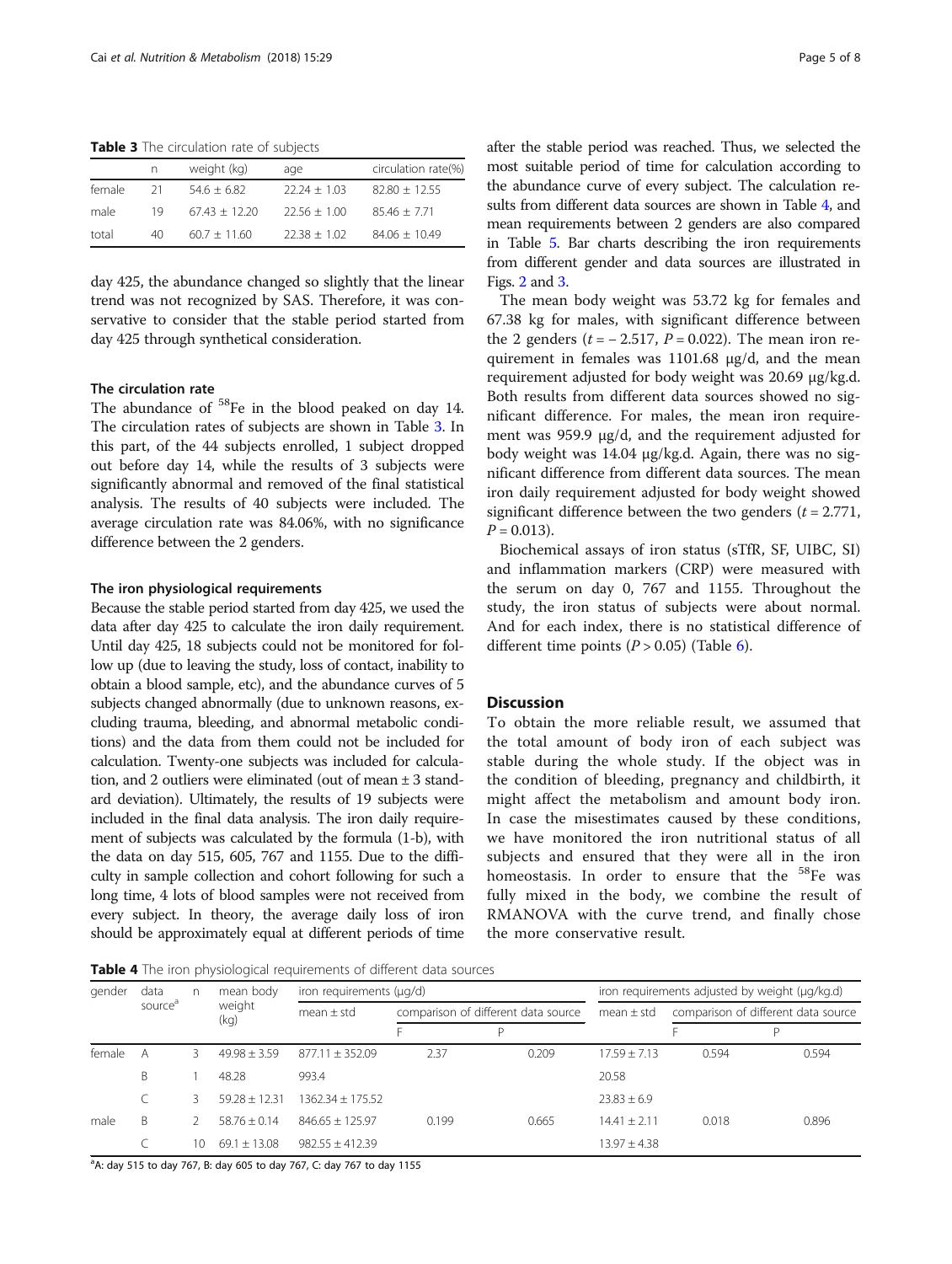| gender |  | mean body<br>weight<br>(kq) | iron requirements $(\mu q/d)$ |       |                                 | iron requirements adjusted by weight (µg/kg.d) |                                 |       |
|--------|--|-----------------------------|-------------------------------|-------|---------------------------------|------------------------------------------------|---------------------------------|-------|
|        |  |                             | mean $\pm$ std                |       | comparison of different genders |                                                | comparison of different genders |       |
|        |  |                             |                               |       |                                 |                                                |                                 |       |
| female |  | $53.72 + 9.06$              | $1101.68 + 335.76$            | 0.819 | 0.424                           | $20.69 + 6.53$                                 | 2771                            | 0.013 |
| male   |  | $67.38 + 12.5$              | $959.9 \pm 378.66$            |       |                                 | $14.04 \pm 4.02$                               |                                 |       |

<span id="page-5-0"></span>Table 5 The iron physiological requirements between 2 genders

The change of Fe isotopic abundance in blood indirectly reflected the distribution and metabolism of iron in the body. The mean abundance of  $58$ Fe on day 0 were very close to the natural abundance, proving the accuracy of the detection to a certain extent. After a series of transportation and metabolic processes, the iron intake in the test was fully mixed with the iron in the body and redistributed to a steady state. Some of the iron was bound to transferrin and then transported to the bone marrow for the hemoglobin synthesis in developing erythroid cells, which was the most important iron pool and had the highest turnover. The reticulocytes were released in to circulation from this site and became mature red cells with a lifespan of 120 days [[8\]](#page-7-0). After 120 days, the iron released form the dead red cells would be recycled [[10\]](#page-7-0). Because of these metabolic processes, it took some time for iron to reach the steady state, so we needed to find the stable period and calculate the iron daily requirement afterwards.

Our results show that the stable period started from day 425. A study by Hiroshi Saito et al. in 1964 reached the conclusion that the stable period was from day 360 [[19\]](#page-7-0). In their study, 12 men were enrolled and injected with radioactive isotope <sup>59</sup>Fe. And in a study used <sup>58</sup>Fe by Fomon in 2005, the subjects of which were toddlers, the stable period was from the 13th month (nearly day 390) [\[17\]](#page-7-0). Our result of day 425 was a little later than their results, which may be due to the different subjects used and experimental design.

The majority of total body iron is present in hemoglobin in circulating erythrocytes [\[8\]](#page-7-0), while its accurate proportion still lacks consensus. This proportion, which we called the circulating rate, was actually equal to the erythrocyte incorporation rate mentioned in other studies because the formulas were to calculate the ratio of  $58$ Fe in the blood compared to the  $58$ Fe administrated. In the article published by our group in 2016  $[20]$ , the <sup>58</sup>Fe incorporation rate of males was 85%, consistent to our rate of 85.46%. While in this paper, the concentration of total iron in blood was measured by AAS, which might be more accurate than previous studies using hemoglobin concentration as an estimate. Furthermore, in this paper we used isotopic abundance in whole blood for calculation whilst using isotopic abundance in red blood cell samples in the previous article. Many other studies also obtained the circulating rate. Hiroshi Saito et al. in 1964 enrolled 12 men in a study and reported that the average utilization of radio iron was 90%, and 10% remained in tissues [\[19\]](#page-7-0). Larsen L in 1975 reported that mean red cell utilization of absorbed <sup>59</sup>Fe was 92.9% in adults [\[24\]](#page-7-0). Both of these studies used the radioactive isotope <sup>59</sup>Fe. However, many studies showed that this rate was lower in infants (less than 80%) compared with adults



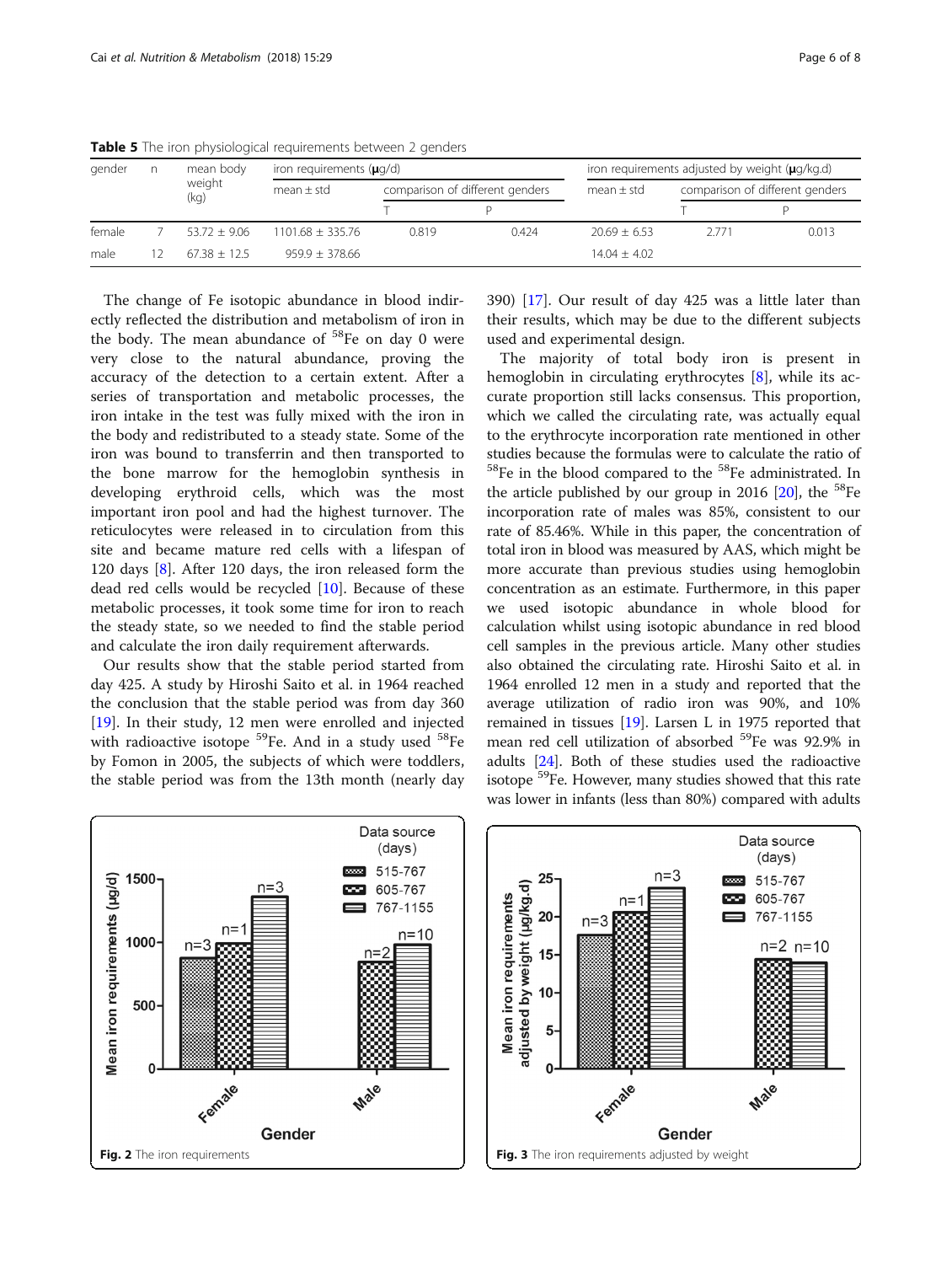| Day          | n  | SF( uq/L)      | UIBC(umol/L)   | SI(umol/L)     | sTfR(q/L)        | CRP(mq/L)     |
|--------------|----|----------------|----------------|----------------|------------------|---------------|
| $\mathbf{0}$ | 19 | $74.8 + 54.5$  | $24.7 \pm 9.4$ | $17.8 \pm 6.1$ | 2.6 (2.19,3.08)  | 0.1(0,0.3)    |
| 767          | 17 | $101.3 + 54.5$ | $27.2 \pm 8.2$ | $18.5 \pm 5.8$ | 2.21 (1.94,2.35) | 0.3(0.1,0.5)  |
| 1155         | 12 | $103.4 + 44.2$ | $79 + 7.8$     | $20.9 \pm 6$   | 2.37(2.17,2.6)   | 0.5(0.2,0.8)  |
| Statistics   |    | $F = 2.787$    | $F = 0.502$    | $F = 1.971$    | $x^2 = 1.000$    | $x^2 = 4.471$ |
| $P$ value    |    | 0.092          | 0.615          | 0.190          | 0.607            | 0.107         |

<span id="page-6-0"></span>Table 6 Iron nutritional status

[[25](#page-7-0)]. Zlotkin et al. [\[26](#page-7-0)] and McDonald et al. [\[27](#page-7-0)] reported that the 58Fe incorporation rate was 75% and 68% in preterm infants, respectively. This difference might be explained by the fact that the cell synthesis in infants was more active than that in adults.

Due to the long follow up time and difficulty of continuous blood sample collecting in this study, it was relatively hard to maintain data for all the subjects and the data that could be used for calculation was also limited. Of the 19 subjects finally included in the statistical analysis, the results of 12 males were close to that of Seattle whites (0.95 mg/d, 12.1 μg/kg.d), Durban Indians (1. 02 mg/d, 16.4 μg/kg.d) and Araya Mestizos (0.90 mg/d, 13.3 μg/kg.d) in the study by Green et al. in 1968 [\[18](#page-7-0)], and the present Chinese DRIs of iron were calculated based on its results, which only reported iron loss in men. Before this study, Finch et al. calculated that daily iron loss was approximately 0.61 mg/d in men (mean weight 66 kg), 0.64 mg/d in non-menstruating women (mean weight 59 kg) and 1.22 mg/d in menstruating women (mean weight 61 kg) [\[28\]](#page-7-0). In our data, the real different iron requirements of the 2 genders were covered by the different mean body weight, so a significantly higher requirement for iron appeared in women after adjustments for body weight. In this study, we avoided menstruation during the test days (day 0 to day 14) and pregnancy and fertility during the entire experimental period (day 0 to day 1155), whilst menstruation might not be avoided during the long follow up time. So, the results we calculated from women were supposed to contain the loss during the menstrual period. This might be the main reason for the different requirements between males and females. Our result of women was consistent with that described in the report published by American national academy press in 2001 [[12](#page-7-0)]. In the report, the iron requirements for women were estimated by customary two-component model, consisting of basal losses and menstrual losses. The median iron requirement for women was 1.4 mg/d, while the mean weight of subjects for calculating basal losses was 64 kg. Some studies have reported lower figures than us. Hiroshi Saito et al. in 1964 [\[19](#page-7-0)], using a whole body isotopic retention technique, reported that daily iron loss was of 0. 89 mg/d in 12 men. In 2005, Fomon et al. used <sup>58</sup>Fe to research the iron loss of toddlers. From 13 to 26 months of age, the daily inevitable iron loss was 0.25 mg/d (mean weight was 10.3 kg in 13 month and 13.1 kg in 26 month) [[17](#page-7-0)]. This daily iron loss adjusted by weight of toddlers is similar to that of our female subjects. Changes in people's nutritional status, as well as differences in populations and methods of experimentation, may all contribute to the differences in outcome. Overall, however, our results were approximately in line with other studies. The main limitation of our study was that fewer cases could be used for calculation, especially for women. We will further validate the results in the future.

# Conclusion

Our study firstly used the stable isotope technique to study iron physiological requirements. We obtained data about the daily iron requirement of Chinese adults, relatively consistent with other studies, which could provide the basis for adjusting iron DRIs in the future.

#### Abbreviations

AAS: Atomic Absorption Spectroscopy; CRP: C-reactive protein; DRIs: Dietary reference intakes; IDA: Iron deficiency anemia; MC-ICP-MS: Multi-collector inductively-coupled plasma mass spectrometry; RMANOVA: Repeated Measures Analysis of Variance Analysis; RSD: Relative standard deviation; SF: Serum Ferritin; SI: Serum Iron; sTfR: serum Transferrin receptor; UIBC: Unsaturated Iron-Binding Capacity

#### Acknowledgements

Not applicable.

## Funding

This project was supported by the National Natural Science Foundation of China [\(https://isisn.nsfc.gov.cn/egrantindex/funcindex/prjsearch-list](https://isisn.nsfc.gov.cn/egrantindex/funcindex/prjsearch-list), grant no.:81330066) & Technology Pillar Program during the Eleventh Five-Year Plan Period (grant no.: 2008BA158B02).

#### Availability of data and materials

The datasets used and/or analyzed during the current study are available from the corresponding author on reasonable request.

#### Authors' contributions

Conceived and designed the experiments: LY ZH JP XY. Performed the experiments: LY YZ LG ZW JW TR JC. Analyzed the data: JC. Contributed reagents/materials/analysis tools: JW TR. Wrote the paper: JC. All authors read and approved the final manuscript.

#### Ethics approval and consent to participate

The trial was approved by the Ethics Committee of the National Institute of Nutrition and Health, Chinese Centers for Disease Control and Prevention. The informed consent was also obtained from all subjects prior to participation.

## Consent for publication

Not applicable.